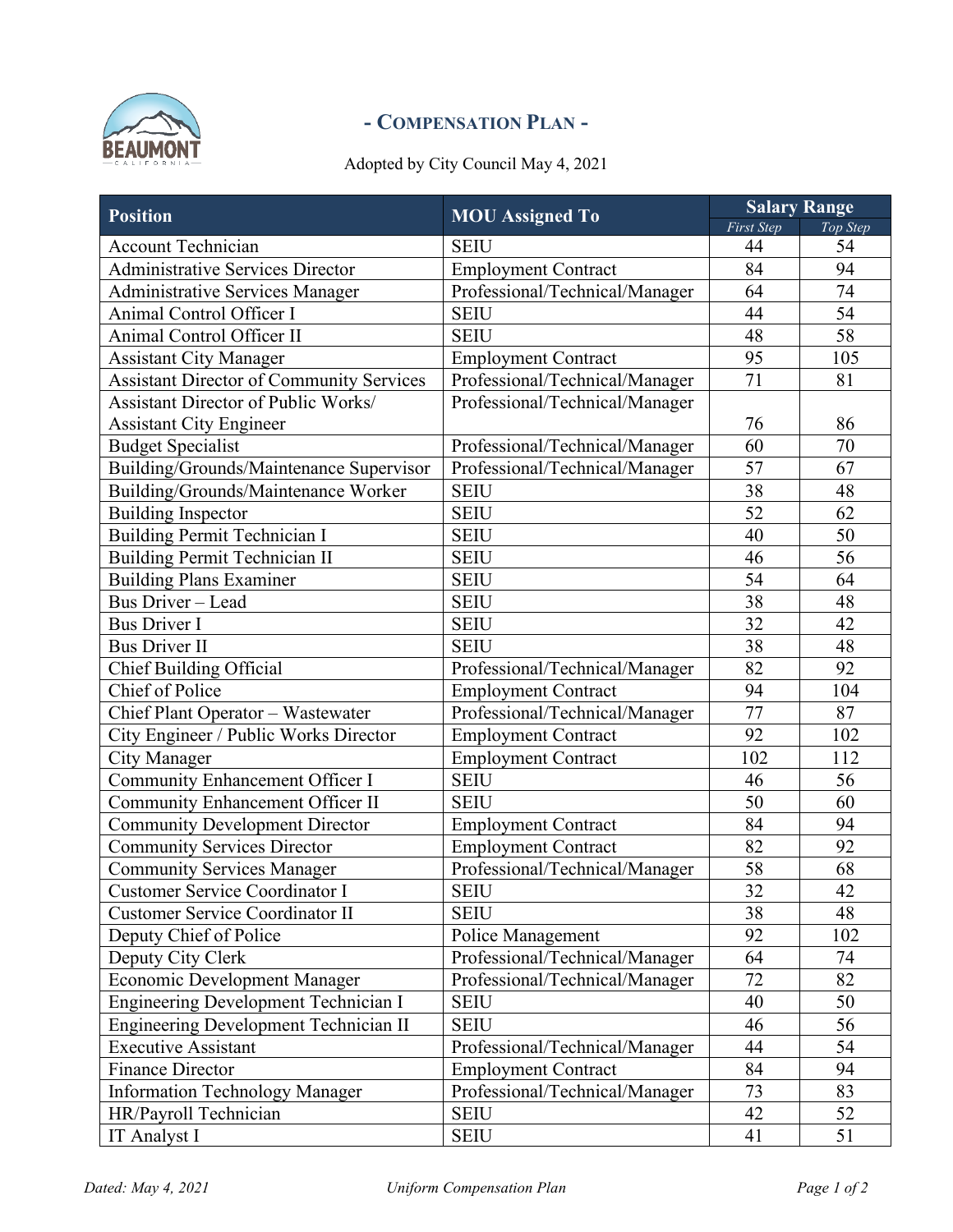| <b>Position</b>                            | <b>MOU</b> Assigned To         | <b>Salary Range</b> |          |  |  |  |  |
|--------------------------------------------|--------------------------------|---------------------|----------|--|--|--|--|
|                                            |                                | <b>First Step</b>   | Top Step |  |  |  |  |
| <b>IT Analyst II</b>                       | <b>SEIU</b>                    | 49                  | 59       |  |  |  |  |
| Lead Building/Grounds Maintenance Worker   | <b>SEIU</b>                    | 44                  | 54       |  |  |  |  |
| Lead Dispatcher                            | <b>POA</b>                     | 47                  | 57       |  |  |  |  |
| Mechanic                                   | <b>SEIU</b>                    | 44                  | 54       |  |  |  |  |
| Management Analyst                         | <b>SEIU</b>                    | 58                  | 68       |  |  |  |  |
| <b>Planning Manager</b>                    | Professional/Technical/Manager | 68                  | 78       |  |  |  |  |
| Police Cadet                               |                                | 24                  | 24       |  |  |  |  |
| Police Corporal                            | Police Officers Association    | 63                  | 73       |  |  |  |  |
| Police Lieutenant                          | Police Management              | 83                  | 93       |  |  |  |  |
| Police Officer                             | Police Officers Association    | 57                  | 67       |  |  |  |  |
| Police Sergeant                            | Police Officers Association    | 69                  | 79       |  |  |  |  |
| Police Services Analyst                    | Police Officers Association    | 55                  | 65       |  |  |  |  |
| Principal Engineer                         | Professional/Technical/Manager | 70                  | 80       |  |  |  |  |
| Public Safety Dispatcher I                 | Police Officers Association    | 35                  | 45       |  |  |  |  |
| Public Safety Dispatcher II                | Police Officers Association    | 41                  | 51       |  |  |  |  |
| Police Trainee                             |                                | 43                  | 43       |  |  |  |  |
| Public Works Inspector                     | <b>SEIU</b>                    | 57                  | 67       |  |  |  |  |
| <b>Recreation Specialist</b>               | <b>SEIU</b>                    | 21                  | 31       |  |  |  |  |
| Senior Accountant                          | Professional/Technical/Manager | 68                  | 78       |  |  |  |  |
| Solid Waste Recycling Manager              | Professional/Technical/Manager | 60                  | 70       |  |  |  |  |
| Special Projects/Press Information Officer | Professional/Technical/Manager | 60                  | 70       |  |  |  |  |
| <b>Street Maintenance Supervisor</b>       | Professional/Technical/Manager | 50                  | 60       |  |  |  |  |
| <b>Street Maintenance Worker</b>           | <b>SEIU</b>                    | 44                  | 54       |  |  |  |  |
| Support Services Specialist I              | Police Officers Association    | 29                  | 39       |  |  |  |  |
| Support Services Specialist II             | Police Officers Association    | 35                  | 45       |  |  |  |  |
| <b>Support Services Supervisor</b>         | Police Officers Association    | 55                  | 65       |  |  |  |  |
| <b>Transit Operations Manager</b>          | Professional/Technical/Manager | 66                  | 76       |  |  |  |  |
| Vehicle Maintenance Supervisor             | Professional/Technical/Manager | 50                  | 60       |  |  |  |  |
| Wastewater Collection System Worker I      | <b>SEIU</b>                    | 44                  | 54       |  |  |  |  |
| Wastewater Collection System Worker II     | <b>SEIU</b>                    | 48                  | 58       |  |  |  |  |
| Wastewater Plant Operator I                | <b>SEIU</b>                    | 45                  | 55       |  |  |  |  |
| Wastewater Plant Operator II               | <b>SEIU</b>                    | 51                  | 61       |  |  |  |  |
| Wastewater Plant Operator III              | <b>SEIU</b>                    | 55                  | 65       |  |  |  |  |
| Wastewater Plant Operator IV               | <b>SEIU</b>                    | 59                  | 69       |  |  |  |  |
| Wastewater Plant Operator V                | <b>SEIU</b>                    | 63                  | 73       |  |  |  |  |
| <b>Wastewater Plant Supervisor</b>         | Professional/Technical/Manager | 65                  | 75       |  |  |  |  |